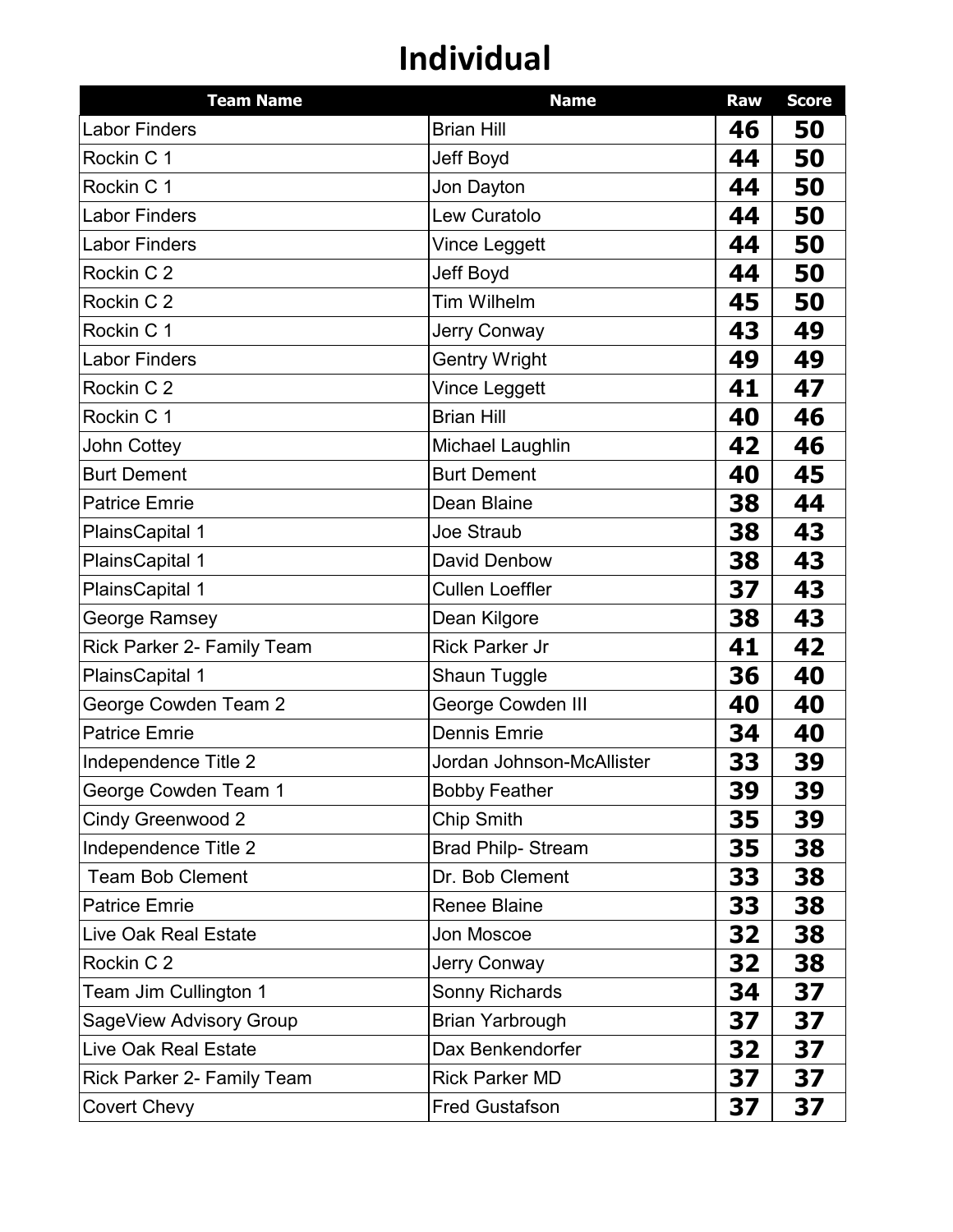| <b>Team Name</b>                      | <b>Name</b>               | Raw | <b>Score</b> |
|---------------------------------------|---------------------------|-----|--------------|
| <b>Rick Parker 1</b>                  | Matt Tjelmeland           | 36  | 36           |
| Team Jim Cullington 1                 | <b>Bill Davis</b>         | 34  | 36           |
| Covert Chevy                          | <b>Jeff Whitaker</b>      | 36  | 36           |
| <b>Covert Chevy</b>                   | <b>Gus Whitaker</b>       | 36  | 36           |
| Friendship Cuba 2 - Keith Douglas     | <b>Eric Kelley</b>        | 33  | 36           |
| Independence Title 3                  | <b>Landry Locke</b>       | 33  | 35           |
| <b>Team Bob Clement</b>               | <b>Matt Hooks</b>         | 31  | 35           |
| <b>Advanced Pain Care 2</b>           | Joe Ray                   | 30  | 35           |
| John Cottey                           | John Cottey               | 31  | 35           |
| <b>Rick Parker 1</b>                  | Jim Orr                   | 30  | 34           |
| David Dalke- Asesinos de Patos        | David Cline               | 34  | 34           |
| George Cowden Team 1                  | <b>Bobby Jack Rushing</b> | 33  | 33           |
| George Ramsey                         | Scott Benkendorfer        | 29  | 33           |
| Covert Chevy                          | <b>Eric Gustafson</b>     | 33  | 33           |
| <b>USAP Team 4</b>                    | <b>David Nelson</b>       | 28  | 33           |
| <b>Milestone Community Builders 1</b> | <b>Clayton Rogers</b>     | 32  | 32           |
| <b>Rick Parker 2- Family Team</b>     | Matt Tjelmeland           | 32  | 32           |
| Independence Title 1                  | <b>Brett Beckett</b>      | 26  | 31           |
| Independence Title 2                  | <b>Colin Parker</b>       | 29  | 31           |
| <b>Rick Parker 1</b>                  | <b>Rick Parker MD</b>     | 31  | 31           |
| George Ramsey                         | Matt Sjoberg              | 28  | 31           |
| <b>Advanced Pain Care 1</b>           | <b>Rudy Garza</b>         | 27  | 31           |
| George Cowden Team 1                  | <b>Kevin Dinnin</b>       | 30  | 30           |
| David Dalke- Asesinos de Patos        | David Dalke               | 29  | 30           |
| David Dalke- Asesinos de Patos        | Ron Adams                 | 29  | 30           |
| <b>Burt Dement</b>                    | Larry Hans                | 30  | 30           |
| <b>Burt Dement</b>                    | Tony Van De Walle         | 30  | 30           |
| <b>USAP Team 3</b>                    | <b>Mario Nieto</b>        | 28  | 30           |
| <b>Milestone Community Builders 2</b> | <b>Che Barnett</b>        | 29  | 29           |
| Independence Title 1                  | <b>Bill Tamm</b>          | 27  | 29           |
| <b>USAP Team 1</b>                    | <b>Ryan Anding</b>        | 28  | 29           |
| George Ramsey                         | George Ramsey             | 27  | 29           |
| Westlake Dermatology-Dr. Craven       | <b>Clay Roberts</b>       | 25  | 29           |
| Curt Roberts/Soggy Bottom Boys        | <b>Curt Roberts</b>       | 26  | 29           |
| Sonrisa Shooters- Maria Jimenez       | Luke Jimenez              | 29  | 29           |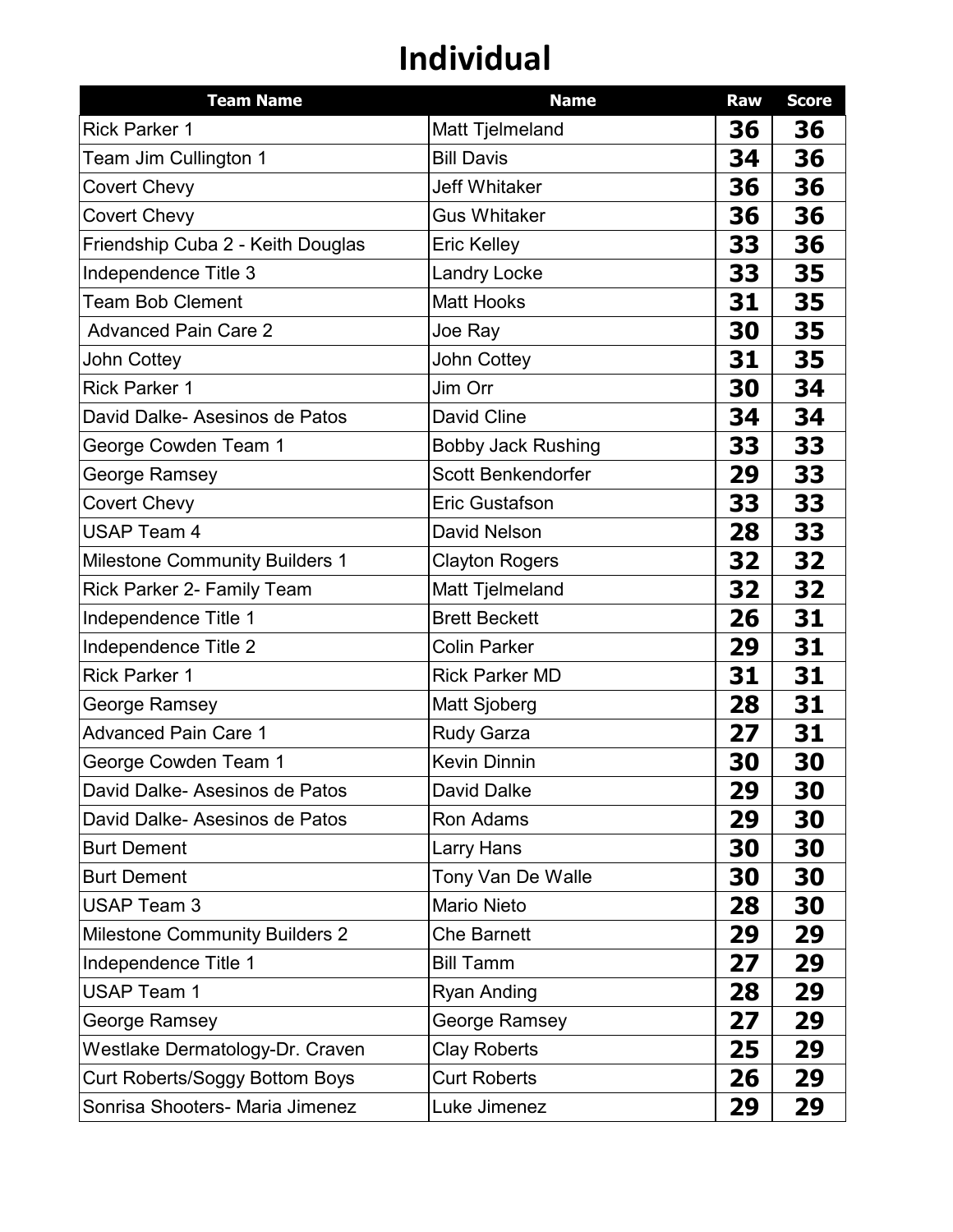| <b>Team Name</b>                          | <b>Name</b>               | Raw | <b>Score</b> |
|-------------------------------------------|---------------------------|-----|--------------|
| <b>USAP Team 1</b>                        | Wayne Nurmi               | 27  | 28           |
| John Cottey                               | John Lunardon             | 28  | 28           |
| Rick Parker 2- Family Team                | <b>Richard Parker III</b> | 25  | 28           |
| <b>Curt Roberts</b>                       | <b>Johnathan Roberts</b>  | 25  | 28           |
| George Cowden Team 2                      | <b>Glenn Payne</b>        | 27  | 27           |
| George Cowden Team 2                      | <b>Graves Cowden</b>      | 27  | 27           |
| Westlake Dermatology-Dr. Craven           | <b>Cameron Craven</b>     | 25  | 27           |
| <b>Cullington Team 2</b>                  | Pat Kelley                | 27  | 27           |
| SageView Advisory Group                   | <b>Bryan Chester</b>      | 26  | 26           |
| <b>Team Bob Clement</b>                   | <b>Mark Auler</b>         | 22  | 26           |
| George Cowden Team 2                      | George M. Cowden          | 26  | 26           |
| <b>Austin Baptist Church - Fred Davis</b> | <b>Brad Davis</b>         | 26  | 26           |
| <b>Austin Baptist Church - Fred Davis</b> | <b>Larry Shelby</b>       | 26  | 26           |
| David Dalke- Asesinos de Patos            | <b>Robert Cline</b>       | 25  | 26           |
| Independence Title 3                      | Bob B                     | 22  | 25           |
| Team Jim Cullington 1                     | Jim Cullington            | 25  | 25           |
| George Cowden Team 1                      | <b>Bob Ownby</b>          | 25  | 25           |
| <b>Advanced Pain Care 1</b>               | <b>Ryan Michaud</b>       | 25  | 25           |
| <b>Burt Dement</b>                        | <b>Bryant Williams</b>    | 25  | 25           |
| Team Jim Cullington 1                     | David Turner              | 19  | 24           |
| Westlake Dermatology-Dr. Craven           | <b>Tim McGee</b>          | 24  | 24           |
| <b>Cullington Team 2</b>                  | <b>Robert Butler</b>      | 20  | 24           |
| <b>USAP Team 4</b>                        | <b>Brian Haschke</b>      | 23  | 24           |
| <b>Milestone Community Builders 1</b>     | Micah Deapen              | 23  | 23           |
| <b>Milestone Community Builders 2</b>     | Paul Carey                | 23  | 23           |
| <b>Jim Berkey</b>                         | <b>Todd Berkey</b>        | 23  | 23           |
| SageView Advisory Group                   | <b>Michael Coehlo</b>     | 23  | 23           |
| John Cottey                               | <b>Tim Danforth</b>       | 23  | 23           |
| <b>USAP Team 2</b>                        | <b>Jeff Brand</b>         | 19  | 23           |
| <b>Cullington Team 2</b>                  | <b>Bob Ersek</b>          | 22  | 23           |
| <b>Cullington Team 2</b>                  | <b>Rhett Kelley</b>       | 23  | 23           |
| <b>Milestone Community Builders 2</b>     | Benjamin Blanton          | 22  | 22           |
| SageView Advisory Group                   | <b>Gerald Fincken</b>     | 22  | 22           |
| <b>USAP Team 2</b>                        | <b>Neil Patel</b>         | 17  | 22           |
| Friendship Cuba 2 - Keith Douglas         | Ghost                     | 22  | 22           |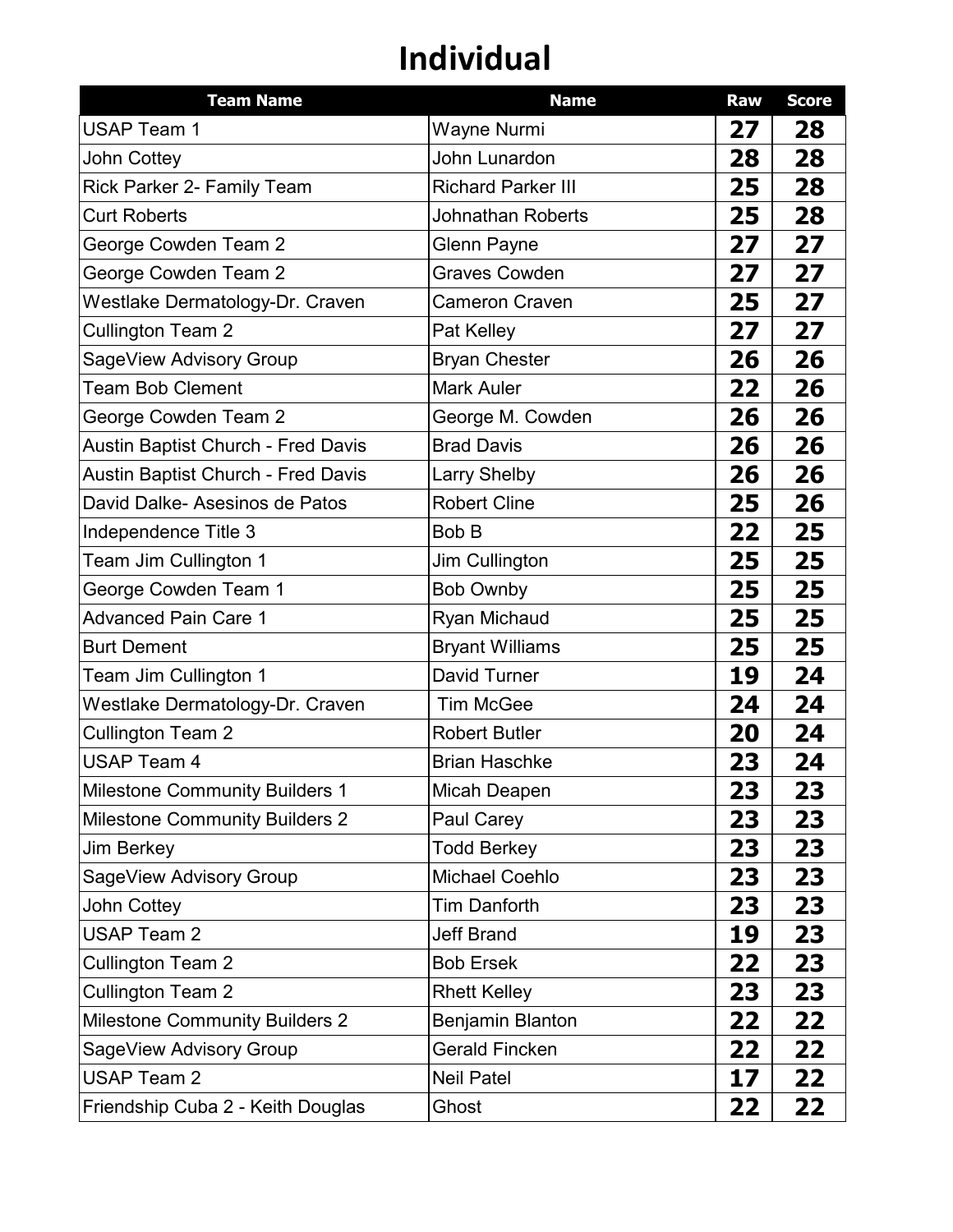| <b>Team Name</b>                          | <b>Name</b>                   | Raw       | <b>Score</b> |
|-------------------------------------------|-------------------------------|-----------|--------------|
| <b>USAP Team 4</b>                        | <b>Brian Kim</b>              | 21        | 22           |
| <b>Milestone Community Builders 1</b>     | <b>Josh Holman</b>            | 21        | 21           |
| <b>Milestone Community Builders 1</b>     | Lee Fox                       | 21        | 21           |
| <b>Milestone Community Builders 2</b>     | <b>David Patterson</b>        | 21        | 21           |
| Independence Title 1                      | <b>Ghost</b>                  | <u>21</u> | 21           |
| Westlake Dermatology-Dr. Craven           | <b>Chris Chavez</b>           | 18        | 21           |
| <b>Cindy Greenwood 1</b>                  | John Greenwood                | 17        | 20           |
| Friendship Cuba 1 - Keith Douglas         | <b>Tanner Schmidt</b>         | 20        | 20           |
| <b>USAP Team 3</b>                        | <b>Brian Masters</b>          | 19        | 20           |
| Independence Title 1                      | <b>Jay Southworth</b>         | 18        | 19           |
| Team Jim Cullington 1                     | <b>Jeff Hall</b>              | 17        | 19           |
| <b>Advanced Pain Care 1</b>               | <b>Ghost</b>                  | 19        | <b>19</b>    |
| <b>Cindy Greenwood 2</b>                  | <b>Randy Taylor</b>           | 19        | 19           |
| <b>Patrice Emrie</b>                      | <b>Jason Lester</b>           | 16        | 19           |
| Friendship Cuba 1 - Keith Douglas         | <b>Brian Sossamon</b>         | 19        | 19           |
| <b>USAP Team 3</b>                        | <b>Lindsey Rutland</b>        | 18        | 19           |
| <b>USAP Team 4</b>                        | John Thompson                 | 19        | 19           |
| <b>Live Oak Real Estate</b>               | <b>Ben Williamson</b>         | 16        | 18           |
| <b>USAP Team 2</b>                        | <b>Steve Wilson</b>           | 16        | 18           |
| Friendship Cuba 1 - Keith Douglas         | Jack Welge                    | 18        | 18           |
| Friendship Cuba 2 - Keith Douglas         | <b>Shibu Thomas</b>           | 14        | 18           |
| Friendship Cuba 2 - Keith Douglas         | <b>Gunnar Teltow</b>          | 18        | 18           |
| <b>Jim Berkey</b>                         | Marc Berkey                   | 17        | 17           |
| <b>Team Bob Clement</b>                   | <b>Clary Auler</b>            | 16        | 17           |
| <b>Advanced Pain Care 2</b>               | <b>Mark Malone</b>            | 17        | 17           |
| <b>Live Oak Real Estate</b>               | <b>Jordan Gossett</b>         | 15        | 17           |
| Sonrisa Shooters- Maria Jimenez           | Danny Hernandez               | 17        | 17           |
| Independence Title 2                      | Creighton Honerk              | 15        | 16           |
| Independence Title 3                      | <b>Stephen Shaffer</b>        | 16        | 16           |
| <b>Cindy Greenwood 2</b>                  | <b>Kathy Taylor</b>           | 16        | 16           |
| <b>USAP Team 3</b>                        | Laura Ballew                  | 14        | 16           |
| Independence Title 3                      | Chael                         | 15        | 15           |
| <b>Austin Baptist Church - Fred Davis</b> | Fred E. Davis                 | 15        | 15           |
| <b>Austin Baptist Church - Fred Davis</b> | Jonathan Spencer - Sr. Pastor | 15        | 15           |
| <b>Precision Plastic Surgery</b>          | Katie McFate                  | 14        | 14           |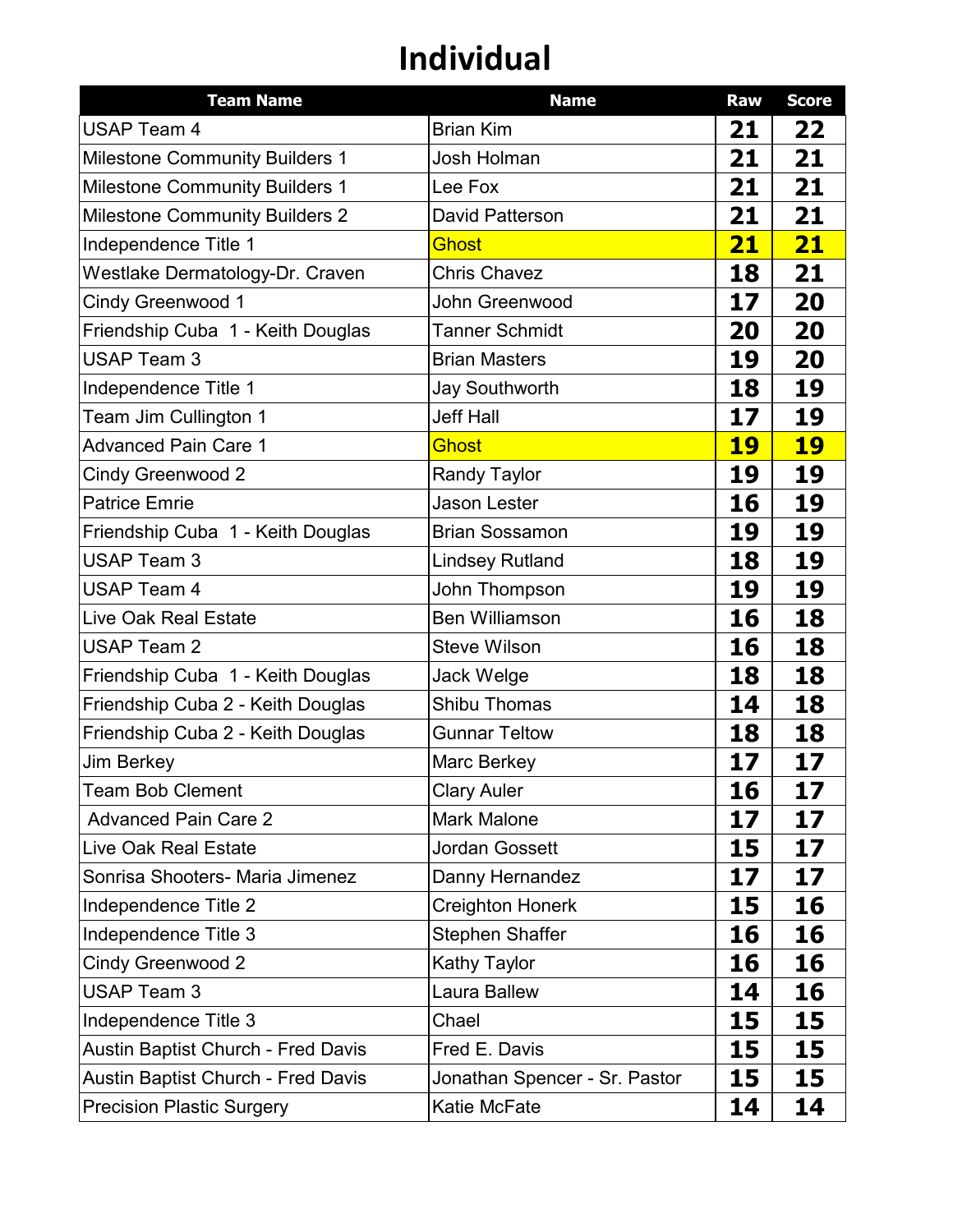| <b>Team Name</b>                  | <b>Name</b>             | Raw                     | <b>Score</b> |
|-----------------------------------|-------------------------|-------------------------|--------------|
| <b>Advanced Pain Care 2</b>       | <b>Matt Duchamp</b>     | 14                      | 14           |
| Sonrisa Shooters- Maria Jimenez   | <b>Edmundo Toro</b>     | 14                      | 14           |
| <b>USAP Team 1</b>                | <b>Miguel Velasquez</b> | 13                      | 13           |
| <b>USAP Team 2</b>                | <b>Lauren Schott</b>    | 13                      | 13           |
| Citizens Bank - Bill McGowan      | <b>Eduardo Reash</b>    | 13                      | 13           |
| <b>Jim Berkey</b>                 | <b>Grant Berkey</b>     | 12                      | 12           |
| Cindy Greenwood 1                 | <b>Karen Rove</b>       | 12                      | 12           |
| <b>Cindy Greenwood 2</b>          | <b>Shelley Smith</b>    | 12                      | 12           |
| <b>Curt Roberts</b>               | Dennis Hannah           | 12                      | 12           |
| <b>Frost Bank</b>                 | <b>Aaron Navarrete</b>  | 12                      | 12           |
| Citizens Bank - Bill McGowan      | <b>Nate Downie</b>      | 12                      | 12           |
| Citizens Bank - Bill McGowan      | <b>Bill McGowan</b>     | 12                      | 12           |
| <b>Rick Parker 1</b>              | <b>Michael Haney</b>    | 11                      | 11           |
| <b>Cindy Greenwood 1</b>          | <b>Cindy Greenwood</b>  | 11                      | 11           |
| <b>Synergy Plastic Surgery</b>    | Alicia Long             | 11                      | 11           |
| Friendship Cuba 1 - Keith Douglas | Keith Douglas           | 11                      | 11           |
| <b>Precision Plastic Surgery</b>  | <b>Tracy Carillo</b>    | 10                      | 10           |
| <b>Jim Berkey</b>                 | Jim Berkey              | 10                      | 10           |
| <b>Cindy Greenwood 1</b>          | <b>Karl Rove</b>        | 9                       | 9            |
| <b>Frost Bank</b>                 | <b>Michael Collier</b>  | 9                       | 9            |
| Citizens Bank - Bill McGowan      | <b>Courtney Smitham</b> | 9                       | 9            |
| <b>Frost Bank</b>                 | <b>Alex Faissal</b>     | 8                       | 8            |
| <b>USAP Team 1</b>                | <b>Ashley Martin</b>    | 7                       | 7            |
| <b>Synergy Plastic Surgery</b>    | <b>Brandon Pitre</b>    | 7                       | 7            |
| Sonrisa Shooters- Maria Jimenez   | Camilo Kawas            | 6                       | 6            |
| <b>Synergy Plastic Surgery</b>    | <b>Mahlon Kerr</b>      | 5                       | 5            |
| <b>Precision Plastic Surgery</b>  | John McFate             | 3                       | 3            |
| <b>Synergy Plastic Surgery</b>    | Ross Blagg              | 3                       | 3            |
| <b>Frost Bank</b>                 | <b>Albert Gaudyn</b>    | 3                       | 3            |
| <b>Precision Plastic Surgery</b>  | Maya Touchstone         | $\overline{\mathbf{2}}$ | $\mathbf 2$  |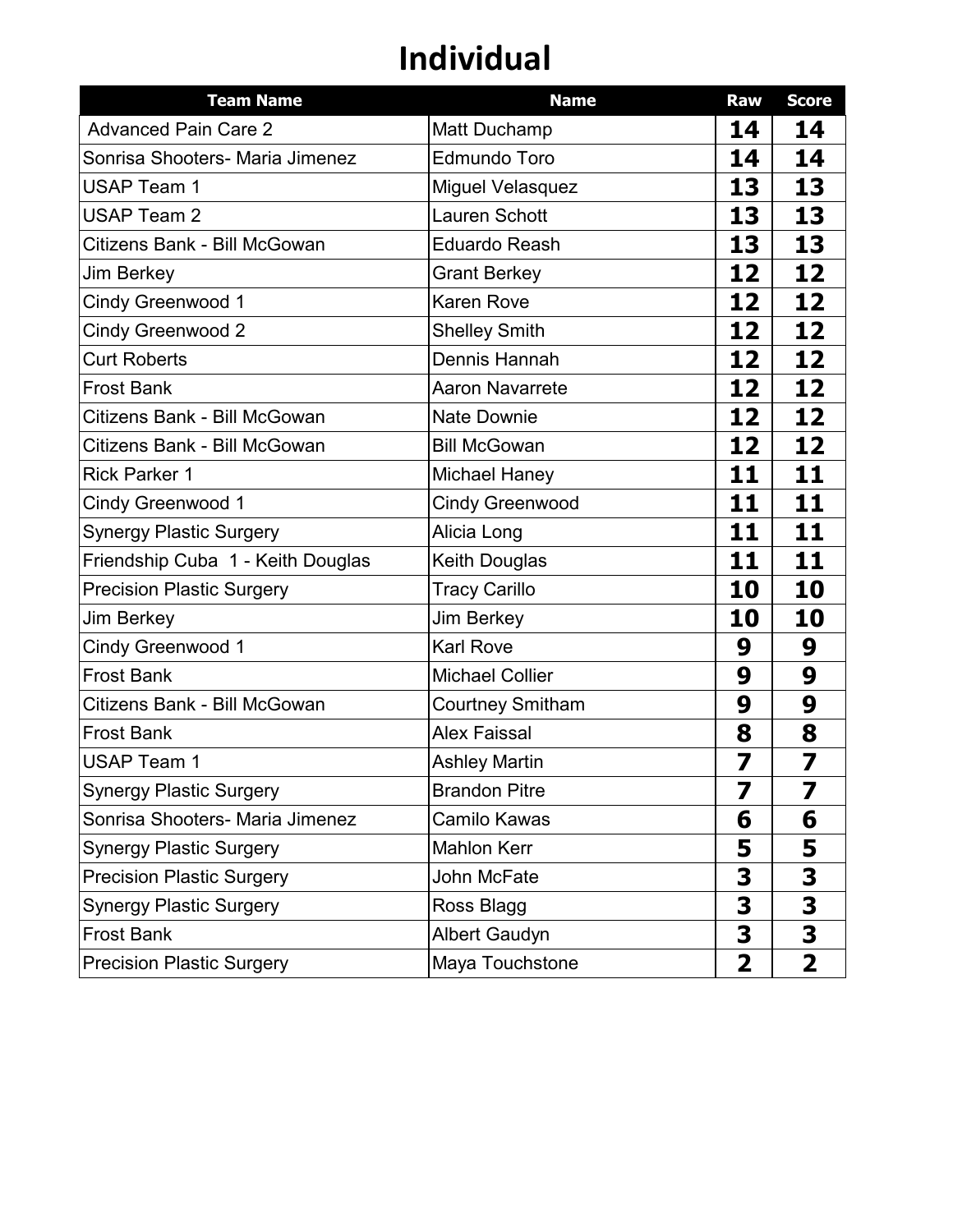### **10:30AM Flight**

| <b>Team Name</b>        | <b>Name</b>               | <b>Raw</b> | <b>Score</b> |
|-------------------------|---------------------------|------------|--------------|
| Rockin C 1              | <b>Jerry Conway</b>       | 43         | 49           |
| Rockin C 1              | <b>Jeff Boyd</b>          | 44         | 50           |
| Rockin C 1              | <b>Brian Hill</b>         | 40         | 46           |
| Rockin C 1              | Jon Dayton                | 44         | 50           |
|                         |                           |            | <b>195</b>   |
| <b>PlainsCapital 1</b>  | <b>Joe Straub</b>         | 38         | 43           |
| <b>PlainsCapital 1</b>  | <b>David Denbow</b>       | 38         | 43           |
| <b>PlainsCapital 1</b>  | <b>Cullen Loeffler</b>    | 37         | 43           |
| <b>PlainsCapital 1</b>  | <b>Shaun Tuggle</b>       | 36         | 40           |
|                         |                           |            | <b>169</b>   |
| Independence Title 2    | Jordan Johnson-McAllister | 33         | 39           |
| Independence Title 2    | <b>Brad Philp- Stream</b> | 35         | 38           |
| Independence Title 2    | <b>Creighton Honerk</b>   | 15         | 16           |
| Independence Title 2    | <b>Colin Parker</b>       | 29         | 31           |
|                         |                           |            | <b>124</b>   |
| Team Jim Cullington 1   | <b>Bill Davis</b>         | 34         | 36           |
| Team Jim Cullington 1   | <b>Jim Cullington</b>     | 25         | 25           |
| Team Jim Cullington 1   | <b>Sonny Richards</b>     | 34         | 37           |
| Team Jim Cullington 1   | <b>Jeff Hall</b>          | 17         |              |
| Team Jim Cullington 1   | David Turner              | 19         | 24           |
|                         |                           |            | <u> 122</u>  |
| <b>Team Bob Clement</b> | Dr. Bob Clement           | 33         | 38           |
| <b>Team Bob Clement</b> | <b>Matt Hooks</b>         | 31         | 35           |
| <b>Team Bob Clement</b> | <b>Mark Auler</b>         | 22         | 26           |
| <b>Team Bob Clement</b> | <b>Clary Auler</b>        | 16         | 17           |
|                         |                           |            | <b>116</b>   |
| <b>Rick Parker 1</b>    | <b>Rick Parker MD</b>     | 31         | 31           |
| <b>Rick Parker 1</b>    | Jim Orr                   | 30         | 34           |
| <b>Rick Parker 1</b>    | <b>Matt Tjelmeland</b>    | 36         | 36           |
| <b>Rick Parker 1</b>    | <b>Michael Haney</b>      | 11         | 11           |
|                         |                           |            | <u> 112</u>  |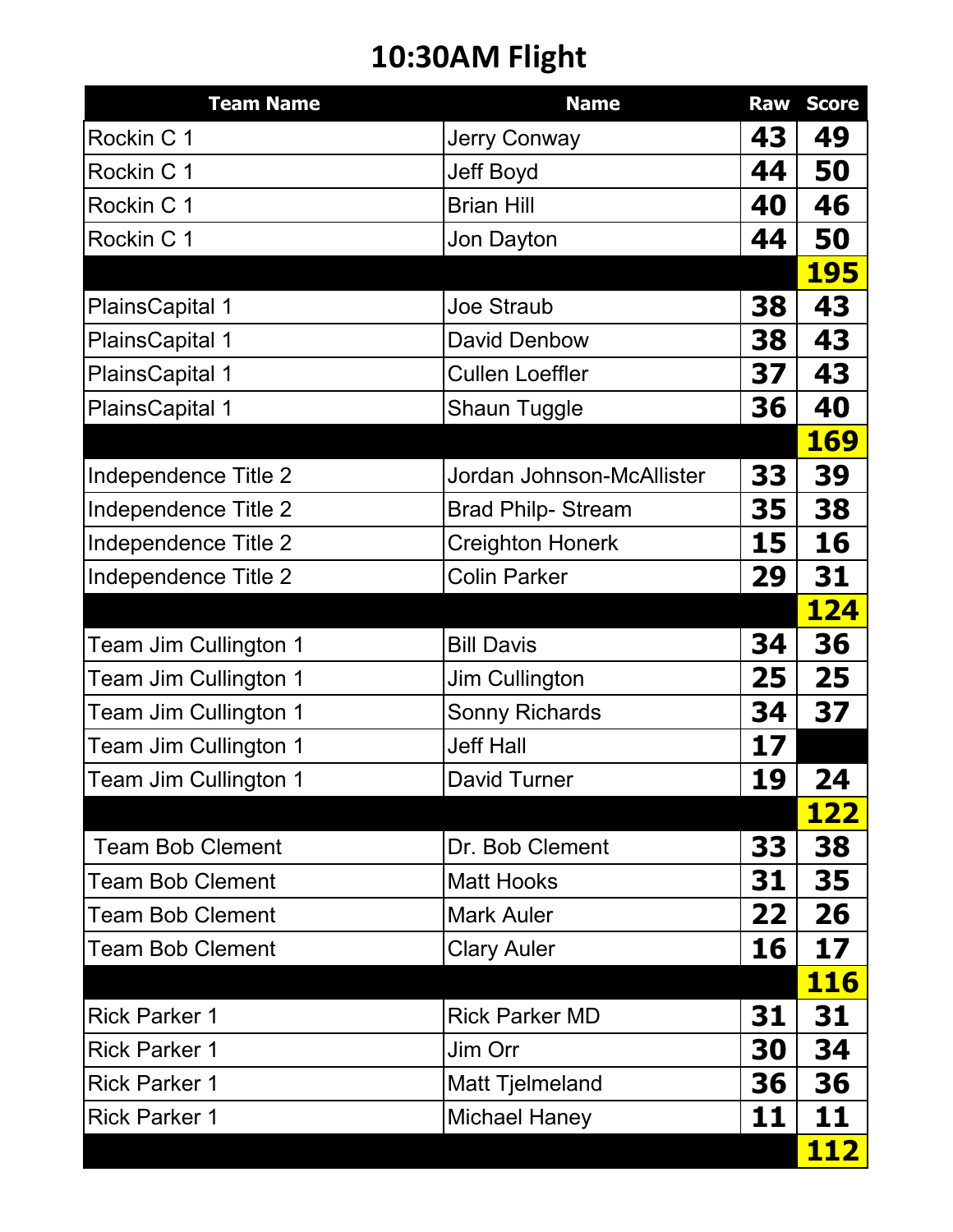### **10:30AM Flight**

| <b>Team Name</b>                      | <b>Name</b>             | <b>Raw</b> | <b>Score</b> |
|---------------------------------------|-------------------------|------------|--------------|
| SageView Advisory Group               | <b>Michael Coehlo</b>   | 23         | 23           |
| SageView Advisory Group               | <b>Brian Yarbrough</b>  | 37         | 37           |
| SageView Advisory Group               | <b>Bryan Chester</b>    | 26         | 26           |
| SageView Advisory Group               | <b>Gerald Fincken</b>   | 22         | 22           |
|                                       |                         |            | <b>108</b>   |
| Independence Title 1                  | <b>Jay Southworth</b>   | 18         | 19           |
| Independence Title 1                  | <b>Ghost</b>            | 21         | 21           |
| Independence Title 1                  | <b>Bill Tamm</b>        | 27         | 29           |
| Independence Title 1                  | <b>Brett Beckett</b>    | 26         | 31           |
|                                       |                         |            | <b>100</b>   |
| <b>Milestone Community Builders 1</b> | <b>Clayton Rogers</b>   | 32         | 32           |
| <b>Milestone Community Builders 1</b> | Josh Holman             | 21         | 21           |
| <b>Milestone Community Builders 1</b> | Lee Fox                 | 21         | 21           |
| <b>Milestone Community Builders 1</b> | Micah Deapen            | 23         | 23           |
|                                       |                         |            | 97           |
| <b>Milestone Community Builders 2</b> | <b>Che Barnett</b>      | 29         | 29           |
| <b>Milestone Community Builders 2</b> | <b>Paul Carey</b>       | 23         | 23           |
| <b>Milestone Community Builders 2</b> | <b>Benjamin Blanton</b> | 22         | 22           |
| <b>Milestone Community Builders 2</b> | <b>David Patterson</b>  | 21         | 21           |
|                                       |                         |            | 95           |
| Independence Title 3                  | <b>Bob B</b>            | 22         | 25           |
| Independence Title 3                  | <b>Stephen Shaffer</b>  | 16         | 16           |
| Independence Title 3                  | Chael                   | 15         | 15           |
| Independence Title 3                  | <b>Landry Locke</b>     | 33         | 35           |
|                                       |                         |            | <b>91</b>    |
| <b>USAP Team 1</b>                    | <b>Miguel Velasquez</b> | 13         | 13           |
| USAP Team 1                           | <b>Ashley Martin</b>    | 7          | 7            |
| <b>USAP Team 1</b>                    | <b>Wayne Nurmi</b>      | 27         | 28           |
| <b>USAP Team 1</b>                    | <b>Ryan Anding</b>      | 28         | 29           |
|                                       |                         |            | 77           |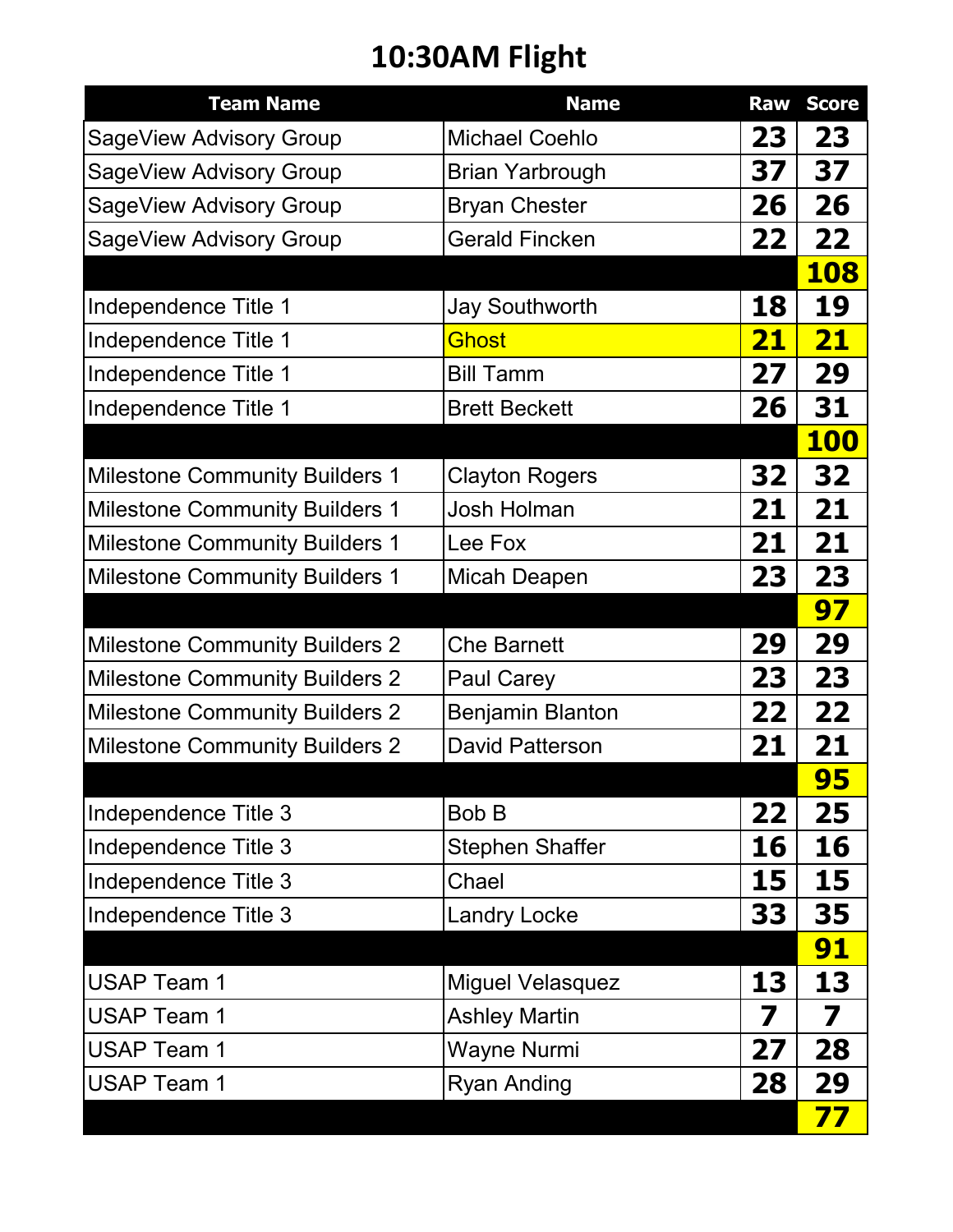### **10:30AM Flight**

| <b>Team Name</b>                 | <b>Name</b>            |    | <b>Raw Score</b> |
|----------------------------------|------------------------|----|------------------|
| <b>Jim Berkey</b>                | <b>Grant Berkey</b>    | 12 | 12               |
| <b>Jim Berkey</b>                | <b>Jim Berkey</b>      | 10 | 10               |
| <b>Jim Berkey</b>                | <b>Todd Berkey</b>     | 23 | 23               |
| <b>Jim Berkey</b>                | <b>Marc Berkey</b>     | 17 | 17               |
|                                  |                        |    | 62               |
| <b>Precision Plastic Surgery</b> | John McFate            | 3  | 3                |
| <b>Precision Plastic Surgery</b> | <b>Tracy Carillo</b>   | 10 | 10               |
| <b>Precision Plastic Surgery</b> | <b>Katie McFate</b>    | 14 | 14               |
| <b>Precision Plastic Surgery</b> | <b>Maya Touchstone</b> | 2  | $\overline{2}$   |
|                                  |                        |    |                  |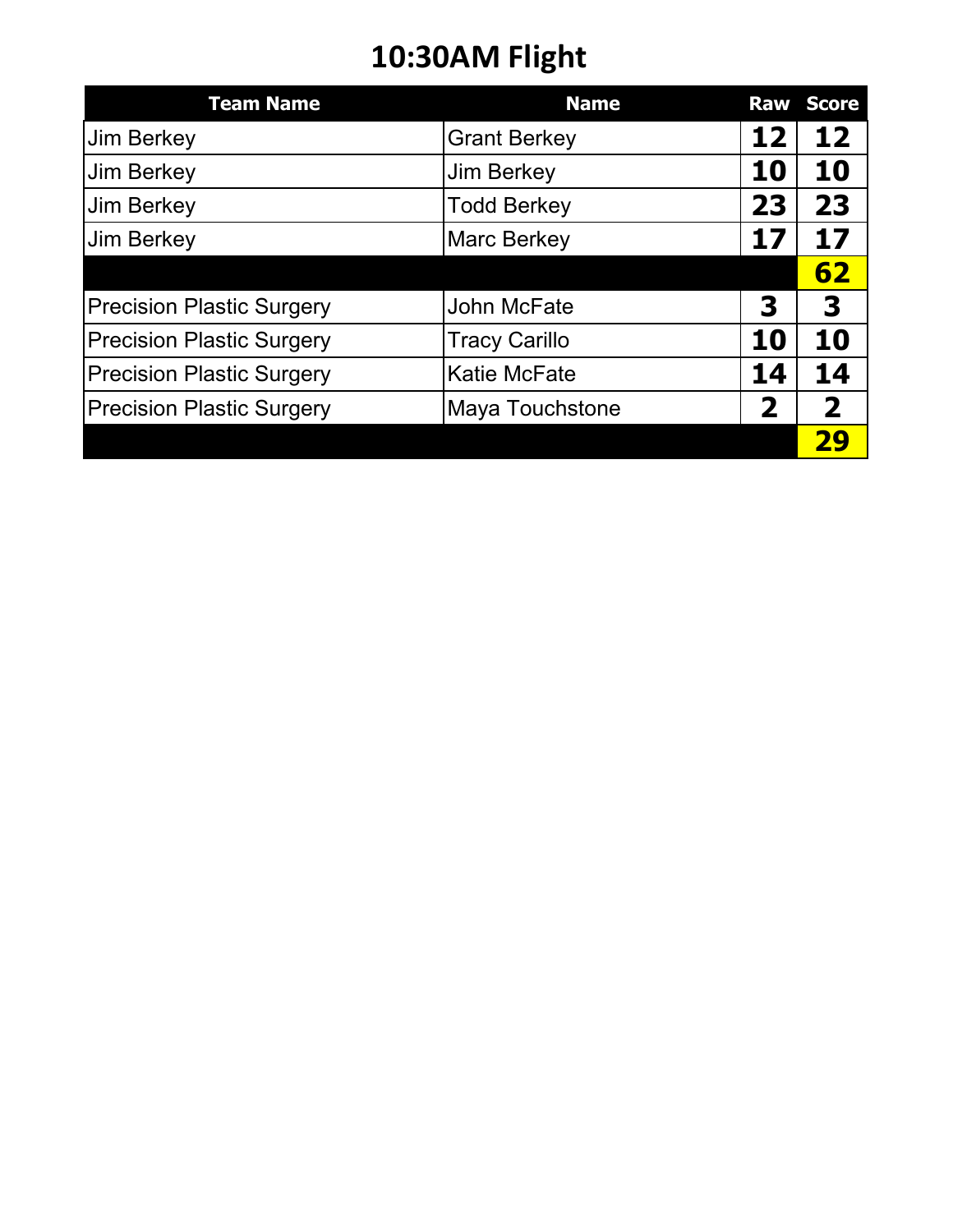## **1:00PM Flight**

| <b>Team Name</b>            | <b>Name</b>               | <b>Raw</b> | <b>Score</b> |
|-----------------------------|---------------------------|------------|--------------|
| <b>Labor Finders</b>        | Lew Curatolo              | 44         | 50           |
| <b>Labor Finders</b>        | <b>Vince Leggett</b>      | 44         | 50           |
| <b>Labor Finders</b>        | <b>Gentry Wright</b>      | 49         | 49           |
| <b>Labor Finders</b>        | <b>Brian Hill</b>         | 46         | 50           |
|                             |                           |            | <b>199</b>   |
| <b>Patrice Emrie</b>        | <b>Renee Blaine</b>       | 33         | 38           |
| <b>Patrice Emrie</b>        | Dean Blaine               | 38         | 44           |
| <b>Patrice Emrie</b>        | <b>Dennis Emrie</b>       | 34         | 40           |
| <b>Patrice Emrie</b>        | <b>Jason Lester</b>       | 16         | 19           |
|                             |                           |            | 141          |
| <b>George Ramsey</b>        | <b>George Ramsey</b>      | 27         | 29           |
| <b>George Ramsey</b>        | Dean Kilgore              | 38         | 43           |
| George Ramsey               | Scott Benkendorfer        | 29         | 33           |
| <b>George Ramsey</b>        | <b>Matt Sjoberg</b>       | 28         | 31           |
|                             |                           |            | <b>136</b>   |
| <b>John Cottey</b>          | <b>John Cottey</b>        | 31         | 35           |
| John Cottey                 | <b>Tim Danforth</b>       | 23         | 23           |
| John Cottey                 | Michael Laughlin          | 42         | 46           |
| <b>John Cottey</b>          | John Lunardon             | 28         | 28           |
|                             |                           |            | <b>132</b>   |
| George Cowden Team 1        | <b>Bobby Jack Rushing</b> | 33         | 33           |
| George Cowden Team 1        | <b>Bobby Feather</b>      | 39         | 39           |
| George Cowden Team 1        | <b>Bob Ownby</b>          | 25         | 25           |
| George Cowden Team 1        | <b>Kevin Dinnin</b>       | 30         | 30           |
|                             |                           |            | <b>127</b>   |
| George Cowden Team 2        | George M. Cowden          | 26         | 26           |
| George Cowden Team 2        | George Cowden III         | 40         | 40           |
| George Cowden Team 2        | <b>Glenn Payne</b>        | 27         | 27           |
| <b>George Cowden Team 2</b> | <b>Graves Cowden</b>      | 27         | 27           |
|                             |                           |            | <b>120</b>   |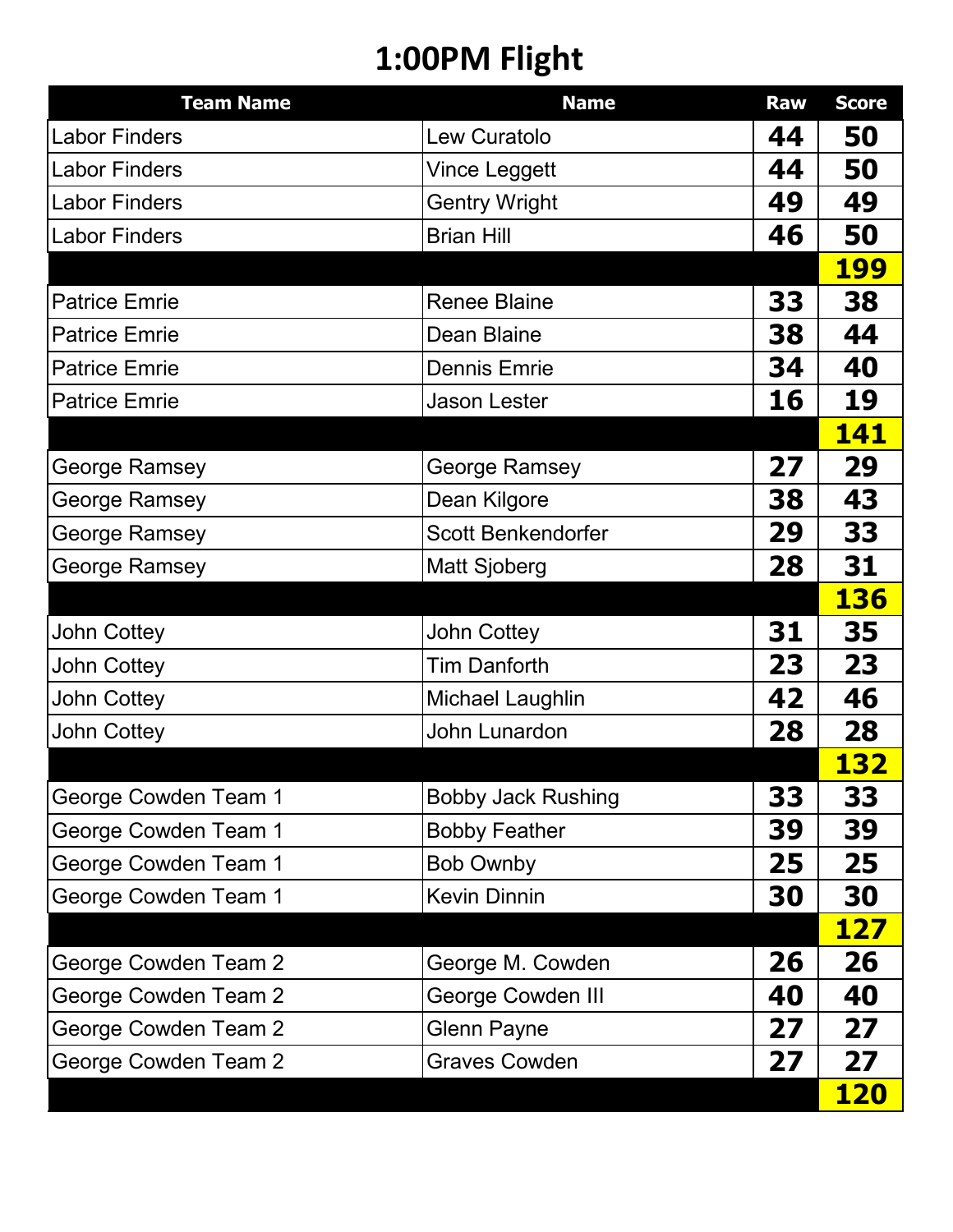# **1:00PM Flight**

| <b>Team Name</b>                          | <b>Name</b>                   | <b>Raw</b> | <b>Score</b> |
|-------------------------------------------|-------------------------------|------------|--------------|
| David Dalke-Asesinos de Patos             | <b>David Dalke</b>            | 29         | 30           |
| David Dalke- Asesinos de Patos            | David Cline                   | 34         | 34           |
| David Dalke-Asesinos de Patos             | <b>Ron Adams</b>              | 29         | 30           |
| David Dalke-Asesinos de Patos             | <b>Robert Cline</b>           | 25         | 26           |
|                                           |                               |            | <b>120</b>   |
| Live Oak Real Estate                      | Jon Moscoe                    | 32         | 38           |
| Live Oak Real Estate                      | Dax Benkendorfer              | 32         | 37           |
| Live Oak Real Estate                      | <b>Ben Williamson</b>         | 16         | 18           |
| <b>Live Oak Real Estate</b>               | <b>Jordan Gossett</b>         | 15         | 17           |
|                                           |                               |            | <b>110</b>   |
| <b>Cindy Greenwood 2</b>                  | <b>Shelley Smith</b>          | 12         | 12           |
| <b>Cindy Greenwood 2</b>                  | <b>Chip Smith</b>             | 35         | 39           |
| <b>Cindy Greenwood 2</b>                  | <b>Kathy Taylor</b>           | 16         | 16           |
| <b>Cindy Greenwood 2</b>                  | <b>Randy Taylor</b>           | 19         | 19           |
|                                           |                               |            | 86           |
| <b>Austin Baptist Church - Fred Davis</b> | Fred E. Davis                 | 15         | 15           |
| <b>Austin Baptist Church - Fred Davis</b> | <b>Brad Davis</b>             | 26         | 26           |
| <b>Austin Baptist Church - Fred Davis</b> | <b>Larry Shelby</b>           | 26         | 26           |
| <b>Austin Baptist Church - Fred Davis</b> | Jonathan Spencer - Sr. Pastor | 15         | 15           |
|                                           |                               |            | 82           |
| <b>USAP Team 2</b>                        | <b>Jeff Brand</b>             | 19         | 23           |
| <b>USAP Team 2</b>                        | <b>Neil Patel</b>             | 17         | 22           |
| <b>USAP Team 2</b>                        | <b>Lauren Schott</b>          | 13         | 13           |
| <b>USAP Team 2</b>                        | <b>Steve Wilson</b>           | 16         | 18           |
|                                           |                               |            | 76           |
| <b>Advanced Pain Care 1</b>               | <b>Ryan Michaud</b>           | 25         | 25           |
| <b>Advanced Pain Care 1</b>               | <b>Ghost</b>                  | <u> 19</u> | <u> 19</u>   |
| <b>Advanced Pain Care 1</b>               | <b>Rudy Garza</b>             | 27         | 31           |
|                                           |                               |            | 75           |
| <b>Advanced Pain Care 2</b>               | <b>Mark Malone</b>            | 17         | 17           |
| <b>Advanced Pain Care 2</b>               | Joe Ray                       | 30         | 35           |
| <b>Advanced Pain Care 2</b>               | Matt Duchamp                  | 14         | 14           |
|                                           |                               |            | 66           |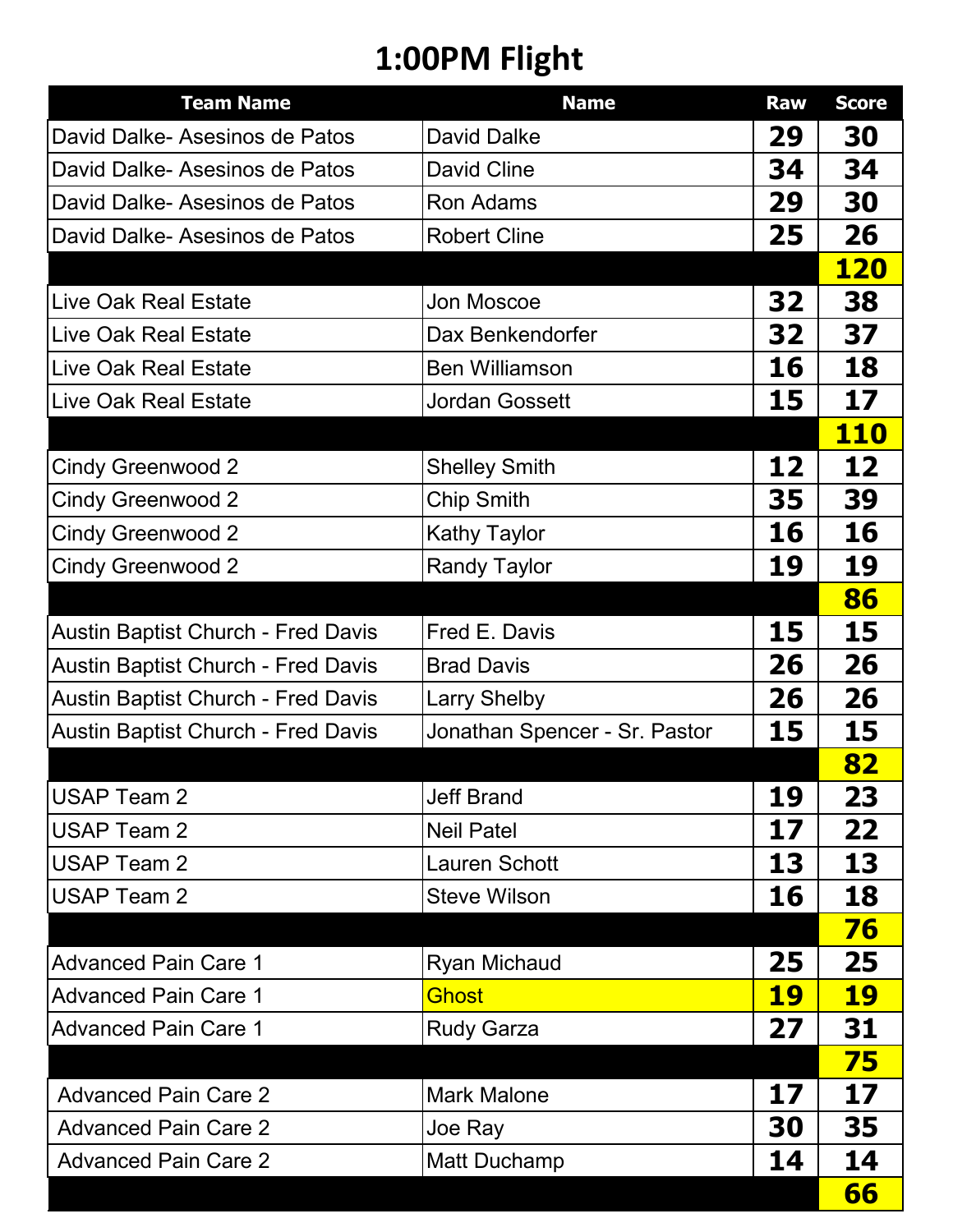## **1:00PM Flight**

| <b>Team Name</b>         | <b>Name</b>            | <b>Raw</b> | <b>Score</b> |
|--------------------------|------------------------|------------|--------------|
| Cindy Greenwood 1        | <b>Cindy Greenwood</b> | 11         |              |
| Cindy Greenwood 1        | <b>John Greenwood</b>  | 17         | 20           |
| <b>Cindy Greenwood 1</b> | Karen Rove             | 12         |              |
| Cindy Greenwood 1        | Karl Rove              | 9          |              |
|                          |                        |            |              |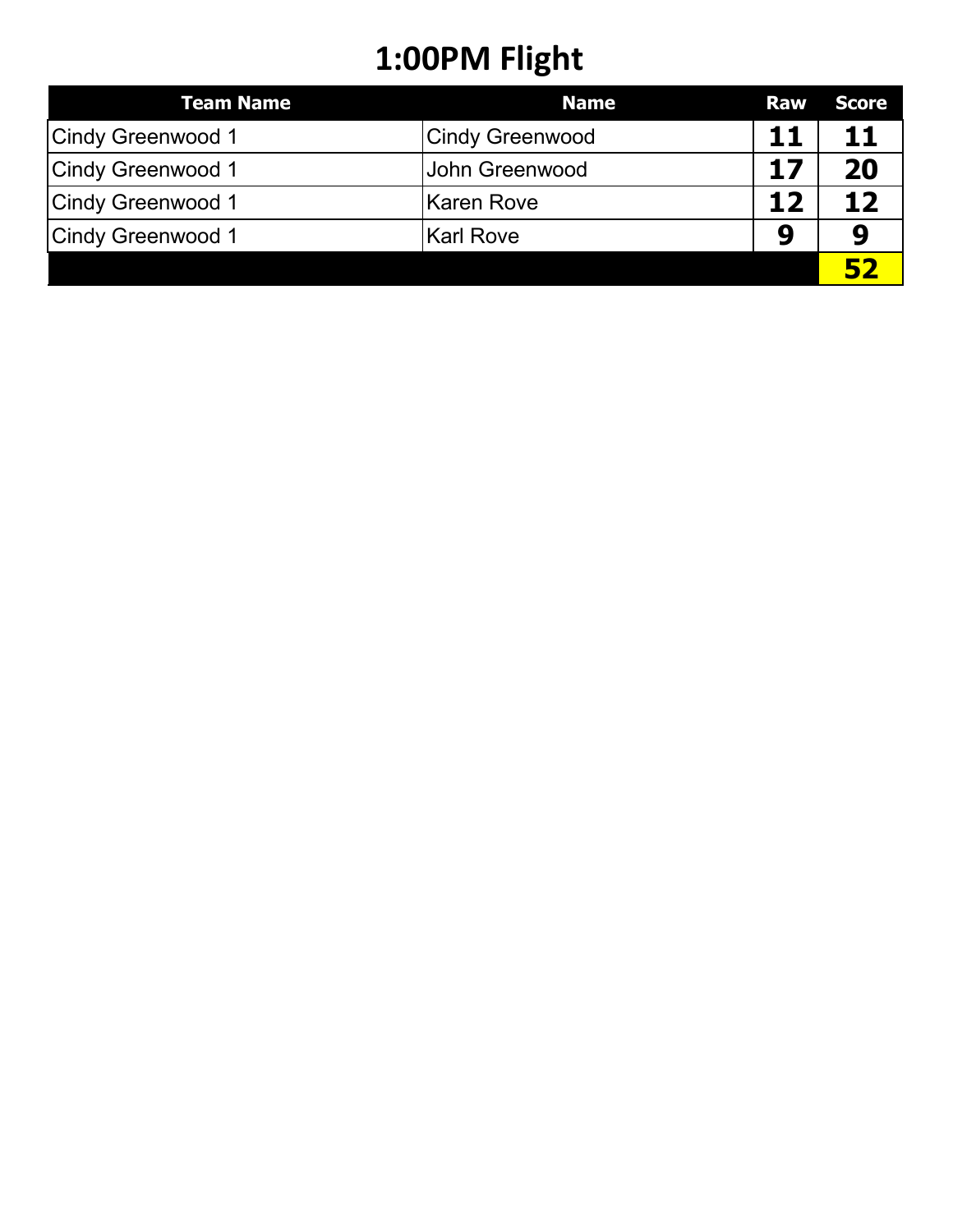### **2:30PM Flight**

| <b>Team Name</b>                  | <b>Name</b>               | <b>Raw</b> | <b>Score</b> |
|-----------------------------------|---------------------------|------------|--------------|
| Rockin C 2                        | <b>Jerry Conway</b>       | 32         | 38           |
| Rockin C 2                        | <b>Jeff Boyd</b>          | 44         | 50           |
| Rockin C 2                        | <b>Vince Leggett</b>      | 41         | 47           |
| Rockin C 2                        | <b>Tim Wilhelm</b>        | 45         | 50           |
|                                   |                           |            | <b>185</b>   |
| <b>Covert Chevy</b>               | <b>Fred Gustafson</b>     | 37         | 37           |
| <b>Covert Chevy</b>               | <b>Jeff Whitaker</b>      | 36         | 36           |
| <b>Covert Chevy</b>               | <b>Eric Gustafson</b>     | 33         | 33           |
| <b>Covert Chevy</b>               | <b>Gus Whitaker</b>       | 36         | 36           |
|                                   |                           |            | <b>142</b>   |
| <b>Rick Parker 2- Family Team</b> | <b>Rick Parker Jr</b>     | 41         | 42           |
| Rick Parker 2- Family Team        | <b>Richard Parker III</b> | 25         | 28           |
| <b>Rick Parker 2- Family Team</b> | <b>Matt Tjelmeland</b>    | 32         | 32           |
| <b>Rick Parker 2- Family Team</b> | <b>Rick Parker MD</b>     | 37         | 37           |
|                                   |                           |            | <b>139</b>   |
| <b>Burt Dement</b>                | <b>Burt Dement</b>        | 40         | 45           |
| <b>Burt Dement</b>                | Larry Hans                | 30         | 30           |
| <b>Burt Dement</b>                | Tony Van De Walle         | 30         | 30           |
| <b>Burt Dement</b>                | <b>Bryant Williams</b>    | 25         | 25           |
|                                   |                           |            | 130          |
| Westlake Dermatology-Dr. Craven   | <b>Cameron Craven</b>     | 25         | 27           |
| Westlake Dermatology-Dr. Craven   | <b>Chris Chavez</b>       | 18         | 21           |
| Westlake Dermatology-Dr. Craven   | <b>Clay Roberts</b>       | 25         | 29           |
| Westlake Dermatology-Dr. Craven   | <b>Tim McGee</b>          | 24         | 24           |
|                                   |                           |            | <b>101</b>   |
| <b>USAP Team 4</b>                | <b>David Nelson</b>       | 28         | 33           |
| <b>USAP Team 4</b>                | <b>Brian Kim</b>          | 21         | 22           |
| <b>USAP Team 4</b>                | John Thompson             | 19         | 19           |
| <b>USAP Team 4</b>                | <b>Brian Haschke</b>      | 23         | 24           |
|                                   |                           |            | 98           |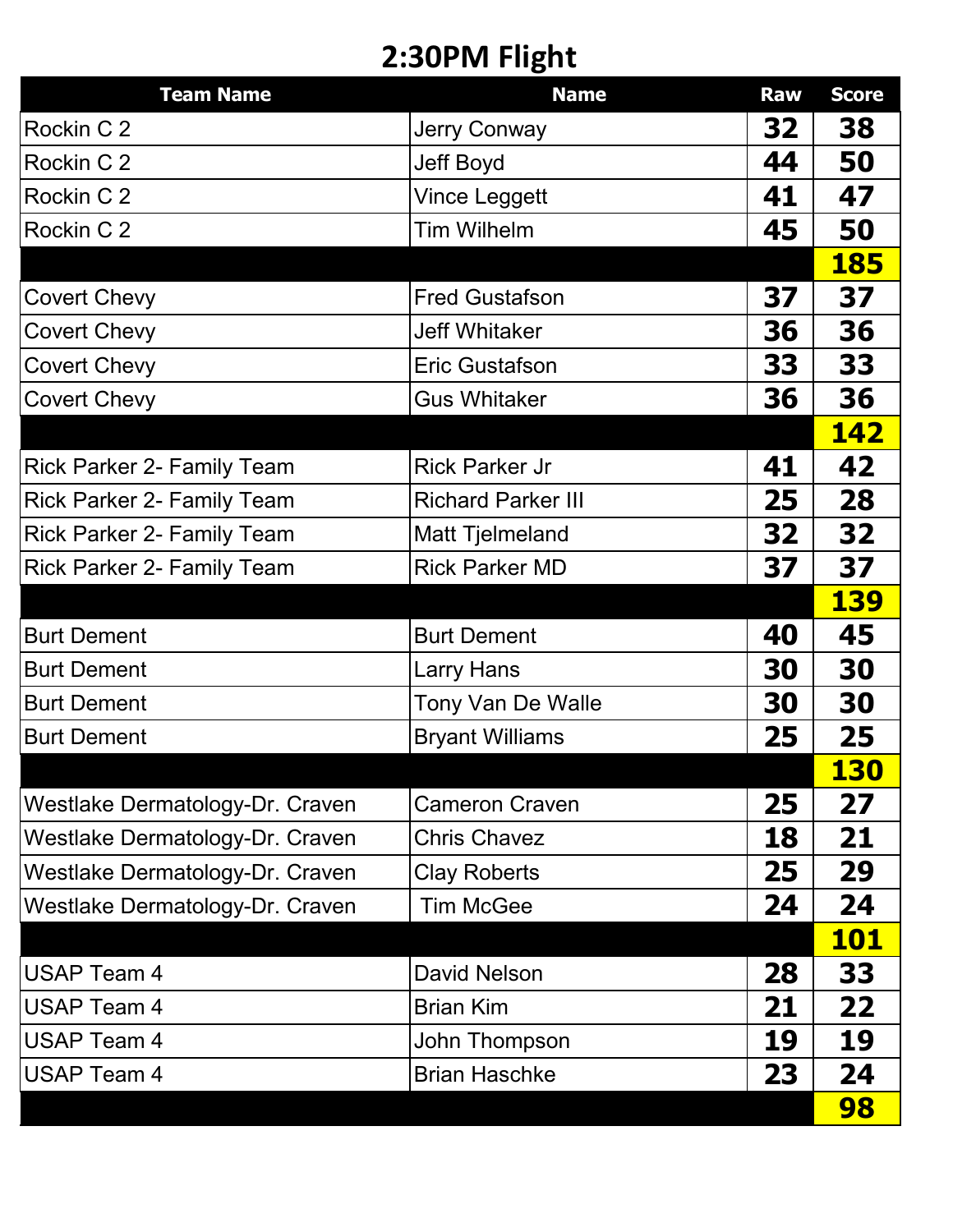### **2:30PM Flight**

| <b>Team Name</b>                  | <b>Name</b>              | <b>Raw</b> | <b>Score</b> |
|-----------------------------------|--------------------------|------------|--------------|
| <b>Cullington Team 2</b>          | <b>Bob Ersek</b>         | 22         | 23           |
| <b>Cullington Team 2</b>          | <b>Robert Butler</b>     | 20         | 24           |
| <b>Cullington Team 2</b>          | Pat Kelley               | 27         | 27           |
| <b>Cullington Team 2</b>          | <b>Rhett Kelley</b>      | 23         | 23           |
|                                   |                          |            | 97           |
| Friendship Cuba 2 - Keith Douglas | <b>Shibu Thomas</b>      | 14         | 18           |
| Friendship Cuba 2 - Keith Douglas | <b>Eric Kelley</b>       | 33         | 36           |
| Friendship Cuba 2 - Keith Douglas | <b>Gunnar Teltow</b>     | 18         | 18           |
| Friendship Cuba 2 - Keith Douglas | Ghost                    | 22         | 22           |
|                                   |                          |            | 94           |
| <b>USAP Team 3</b>                | <b>Brian Masters</b>     | 19         | 20           |
| <b>USAP Team 3</b>                | <b>Lindsey Rutland</b>   | 18         | 19           |
| <b>USAP Team 3</b>                | <b>Mario Nieto</b>       | 28         | 30           |
| <b>USAP Team 3</b>                | <b>Laura Ballew</b>      | 14         | 16           |
|                                   |                          |            | 85           |
| Curt Roberts/Soggy Bottom Boys    | <b>Curt Roberts</b>      | 26         | 29           |
| <b>Curt Roberts</b>               | <b>Johnathan Roberts</b> | 25         | 28           |
| <b>Curt Roberts</b>               | <b>Dennis Hannah</b>     | 12         | 12           |
|                                   |                          |            | <b>69</b>    |
| Friendship Cuba 1 - Keith Douglas | <b>Keith Douglas</b>     | 11         | 11           |
| Friendship Cuba 1 - Keith Douglas | Jack Welge               | 18         | 18           |
| Friendship Cuba 1 - Keith Douglas | <b>Tanner Schmidt</b>    | 20         | 20           |
| Friendship Cuba 1 - Keith Douglas | <b>Brian Sossamon</b>    | 19         | 19           |
|                                   |                          |            | 68           |
| Sonrisa Shooters- Maria Jimenez   | <b>Camilo Kawas</b>      | 6          | 6            |
| Sonrisa Shooters- Maria Jimenez   | <b>Edmundo Toro</b>      | 14         | 14           |
| Sonrisa Shooters- Maria Jimenez   | Danny Hernandez          | 17         | 17           |
| Sonrisa Shooters- Maria Jimenez   | Luke Jimenez             | 29         | 29           |
|                                   |                          |            | 66           |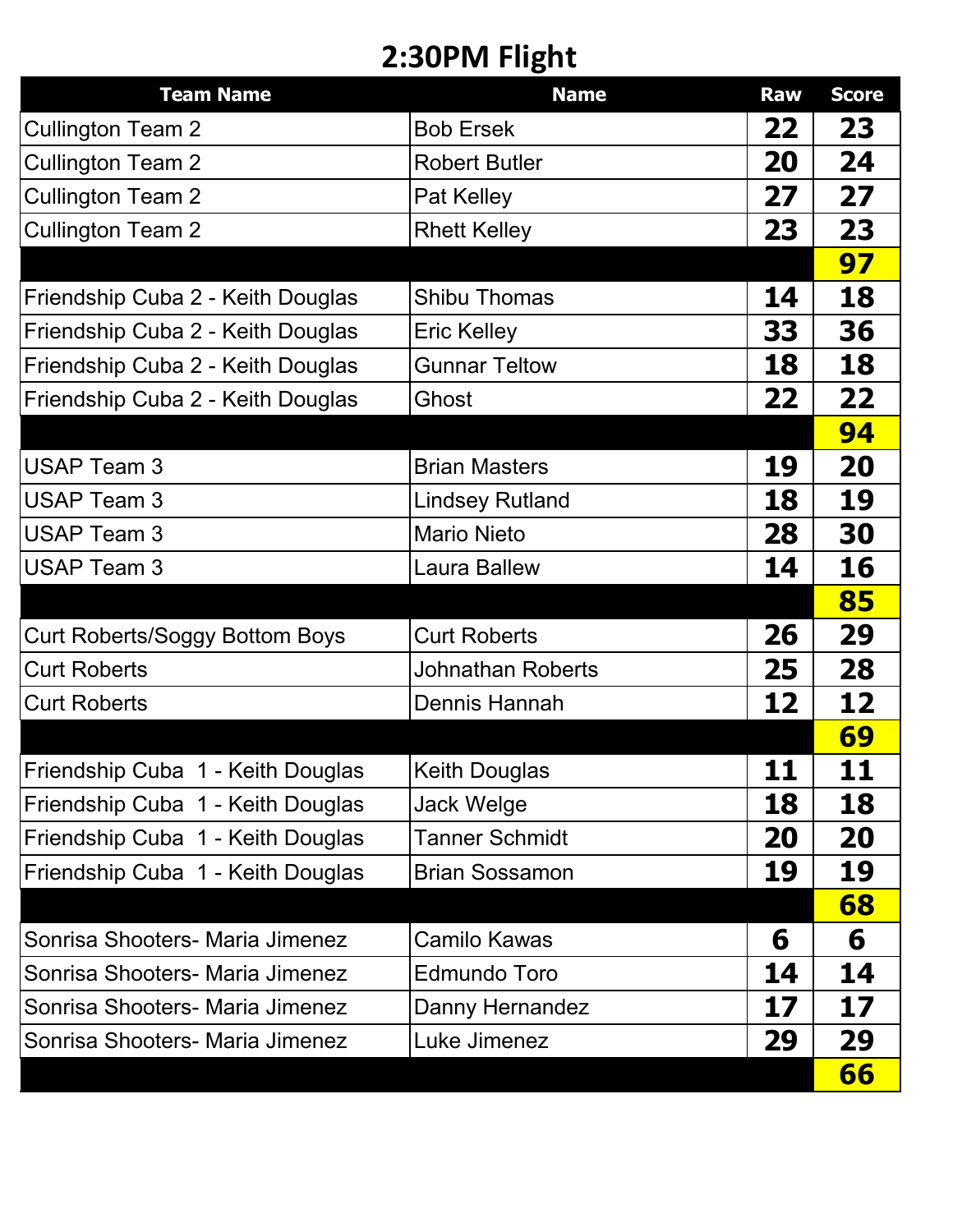### **2:30PM Flight**

| <b>Team Name</b>               | <b>Name</b>             | <b>Raw</b>        | <b>Score</b> |
|--------------------------------|-------------------------|-------------------|--------------|
| Citizens Bank - Bill McGowan   | <b>Nate Downie</b>      | 12                | 12           |
| Citizens Bank - Bill McGowan   | <b>Bill McGowan</b>     | 12                | 12           |
| Citizens Bank - Bill McGowan   | <b>Eduardo Reash</b>    | 13                | 13           |
| Citizens Bank - Bill McGowan   | <b>Courtney Smitham</b> | 9                 | 9            |
|                                |                         |                   | 46           |
| <b>Frost Bank</b>              | <b>Michael Collier</b>  | 9                 | 9            |
| <b>Frost Bank</b>              | <b>Alex Faissal</b>     | 8                 | 8            |
| <b>Frost Bank</b>              | <b>Albert Gaudyn</b>    | 3                 | 3            |
| <b>Frost Bank</b>              | <b>Aaron Navarrete</b>  | $12 \overline{ }$ | 12           |
|                                |                         |                   | <b>32</b>    |
| <b>Synergy Plastic Surgery</b> | <b>Mahlon Kerr</b>      | 5                 | 5            |
| <b>Synergy Plastic Surgery</b> | Ross Blagg              | 3                 | 3            |
| <b>Synergy Plastic Surgery</b> | <b>Brandon Pitre</b>    | 7                 | 7            |
| <b>Synergy Plastic Surgery</b> | Alicia Long             | 11                | 11           |
|                                |                         |                   | 26           |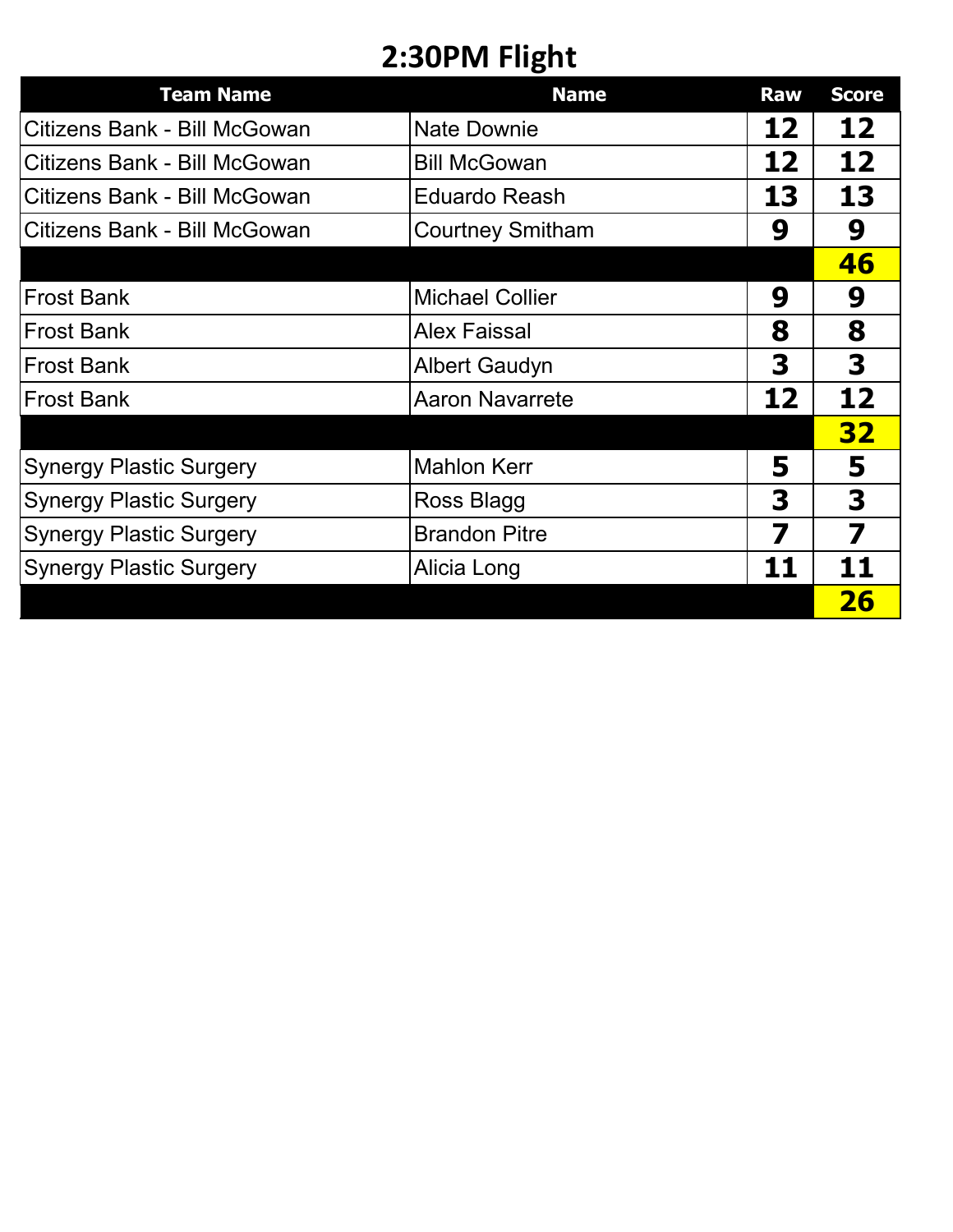#### **2022 Austin Smile Awards**

| <b>HOA</b>                        |                        |            |              |              |
|-----------------------------------|------------------------|------------|--------------|--------------|
| <b>Team Name</b>                  | <b>Name</b>            | <b>Raw</b> | <b>Score</b> | <b>Award</b> |
| <b>Labor Finders</b>              | <b>Brian Hill</b>      | 46         | 50           | HOA          |
| <b>Lewis Class 10:30AM Flight</b> |                        |            |              |              |
| <b>Team Name</b>                  | <b>Name</b>            | Raw        | <b>Score</b> | <b>Award</b> |
| Rockin C 1                        | <b>Jerry Conway</b>    | 43         | 49           |              |
| Rockin C 1                        | Jeff Boyd              | 44         | 50           |              |
| Rockin C 1                        | <b>Brian Hill</b>      | 40         | 46           | 1st          |
| Rockin C 1                        | Jon Dayton             | 44         | 50           |              |
|                                   |                        |            | <b>195</b>   |              |
| <b>Rick Parker 1</b>              | <b>Rick Parker MD</b>  | 31         | 31           |              |
| <b>Rick Parker 1</b>              | Jim Orr                | 30         | 34           |              |
| <b>Rick Parker 1</b>              | Matt Tjelmeland        | 36         | 36           | 2nd          |
| <b>Rick Parker 1</b>              | <b>Michael Haney</b>   | 11         | 11           |              |
|                                   |                        |            | <b>112</b>   |              |
| Independence Title 3              | <b>Bob B</b>           | 22         | 25           |              |
| Independence Title 3              | <b>Stephen Shaffer</b> | 16         | 16           |              |
| Independence Title 3              | Chael                  | 15         | 15           | 3rd          |
| Independence Title 3              | <b>Landry Locke</b>    | 33         | 35           |              |
|                                   |                        |            | 91           |              |
| <b>Lewis Class 1:00PM Flight</b>  |                        |            |              |              |
| <b>Team Name</b>                  | <b>Name</b>            | <b>Raw</b> | <b>Score</b> | <b>Award</b> |
| <b>Labor Finders</b>              | Lew Curatolo           | 44         | 50           |              |
| <b>Labor Finders</b>              | Vince Leggett          | 44         | 50           |              |
| <b>Labor Finders</b>              | <b>Gentry Wright</b>   | 49         | 49           | 1st          |
| <b>Labor Finders</b>              | <b>Brian Hill</b>      | 46         | 50           |              |
|                                   |                        |            | <b>199</b>   |              |
| George Cowden Team 2              | George M. Cowder       | 26         | 26           |              |
| George Cowden Team 2              | George Cowden III      | 40         | 40           |              |
| George Cowden Team 2              | <b>Glenn Payne</b>     | 27         | 27           | 2nd          |
| George Cowden Team 2              | <b>Graves Cowden</b>   | 27         | 27           |              |
|                                   |                        |            | <b>120</b>   |              |
| <b>Advanced Pain Care 1</b>       | <b>Ryan Michaud</b>    | 25         | 25           |              |
| <b>Advanced Pain Care 1</b>       | Ghost                  | <u> 19</u> | <u> 19</u>   |              |
| <b>Advanced Pain Care 1</b>       | <b>Rudy Garza</b>      | 27         | 31           | 3rd          |
|                                   |                        |            | 75           |              |